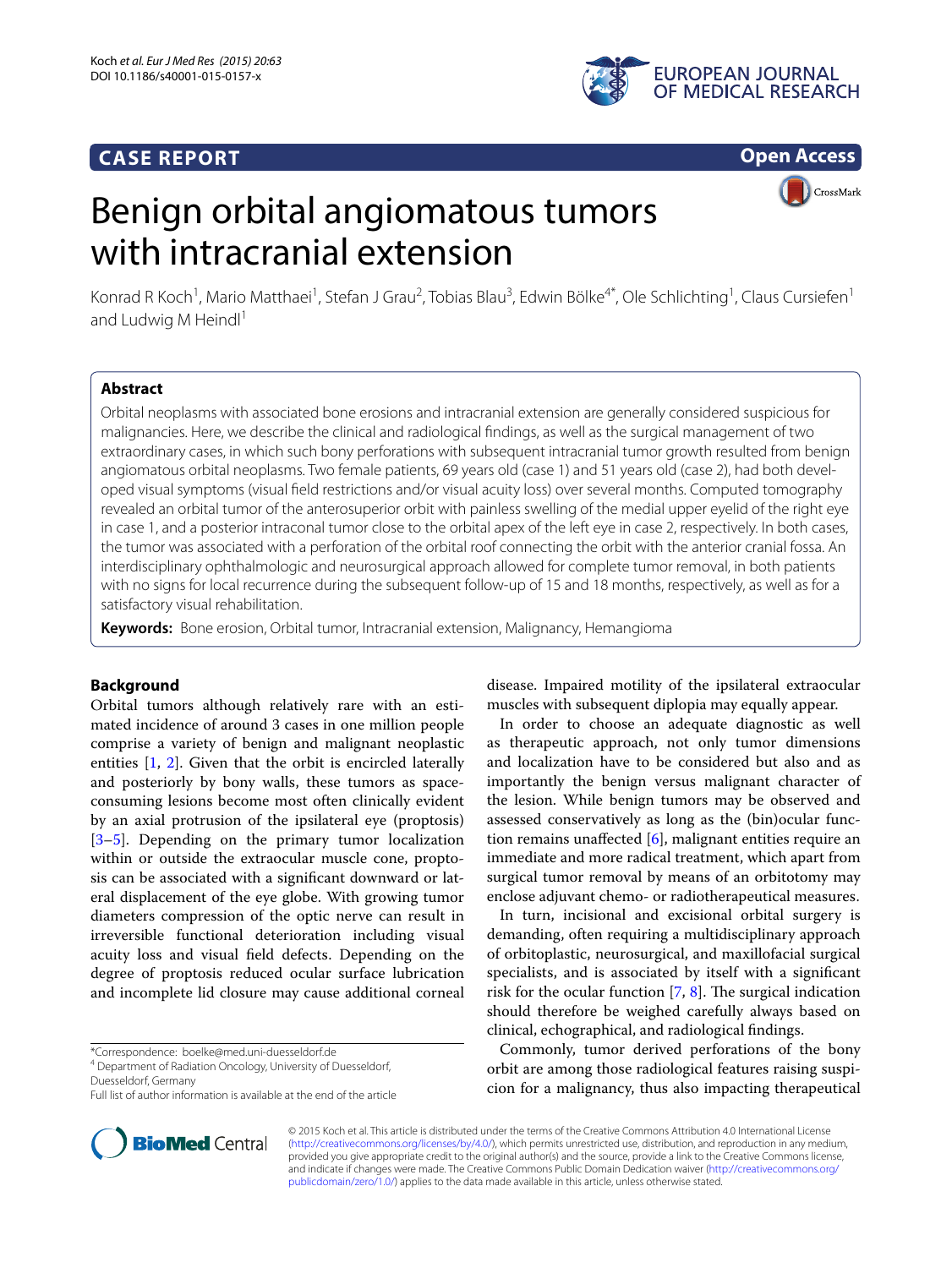decisions. However, very rarely bony erosions and intracranial tumor extension may derive from benign orbital tumors as well, which we demonstrate with this series of two patients, who presented between 09/2013 and 03/2014 to our oculoplastic and ophthalmo-oncological service at the Department of Ophthalmology, University of Cologne, Cologne, Germany, with anterior (case 1) and posterior (case 2) orbital neoplasms of primarily uncertain behavior.

# **Case presentation**

## **Case 1**

A 69-year-old female patient was referred to our hospital in 09/2013 with a tumor of the anterosuperior orbit accompanied by a pea-sized livid painless swelling of the medial upper eyelid of the right eye. Based on the history and portrait photographs, a significant increase in tumor size could be assessed over an 18-month-period. According to the anterior localization in the orbital entrance Hertel exophthalmometry revealed no protrusion of the ipsilateral eye globe. Functionally, the tumor did not affect best-corrected visual acuity (BCVA, 20/20 right eye) or ocular motility. However, swelling of the upper eyelid (Fig. [1a](#page-1-0)) resulted in a restriction of the superior visual field. Radiologically, computed tomography (CT) images revealed a well-circumscribed tumor with a maximum diameter of 17.0 mm and large-scale loss of

the anterior orbital roof connecting the orbit with the anterior cranial fossa (Fig. [1](#page-1-0)b). In T1-weighted magnetic resonance imaging (MRT) the tumor signal was isointense compared to the extraocular muscles before contrast application and showed an inhomogeneous contrast medium uptake (Fig. [1](#page-1-0)c). Due to documented tumor growth, to the perimetric symptoms, and to the largescale bone erosion of the orbital roof connecting the orbit with the anterior cranial fossa, the patient underwent excisional surgery in 01/2014. Since the tumor was pediculated through the bony perforation widely stretching into the frontobasal dura, complete excision by means of an anterior transcutaneous orbitotomy alone was not possible, but was achieved with an additional small orbital craniotomy with focal dural resection and cauterization. Histopathologically, the tumor was composed of partly small capillary vessels and partly larger vascular malformations, areas of fresh hemorrhages and hemosiderin deposits, embedded in mature adipose as well as fibrotic connective tissue. Immunohistochemical staining was positive for blood endothelial markers CD31 and CD34, while being negative for lymphatic endothelial marker LYVE-1, and for melanocytic marker S-100. Staining of proliferation marker Ki-67 revealed only singular immune-activated leucocytes. Accordingly, the orbital tumor was diagnosed as capillary hemangioma associated with an arteriovenous malformation. After



<span id="page-1-0"></span>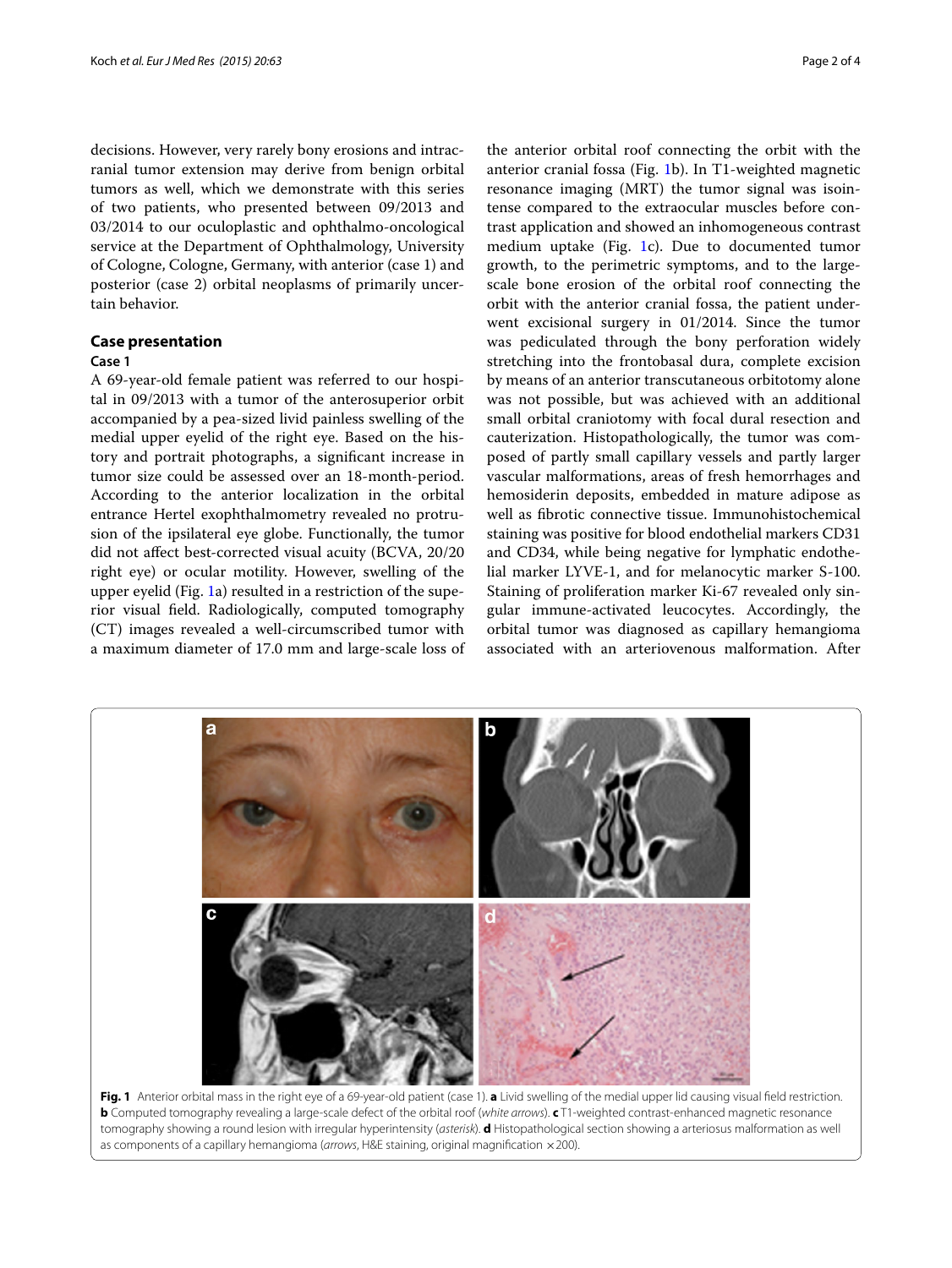resorption of the postsurgical lid edema, no residual visual field defects were detectable (OD). During the subsequent 18-months-follow-up, repeated clinical and echographic monitoring and MRT imaging revealed no signs for an orbital or frontobasal tumor recurrence.

# **Case 2**

A 51-year-old female patient presented to our clinic in 03/2014 reporting a progressive visual impairment in her left eye over 6 months. BCVA was reduced to 20/40 and 30° perimetry showed a concentric visual field restriction. Hertel exophthalmometry showed a slight 2 mm proptosis of the left eye (Fig. [2a](#page-2-0)). Ocular motility was unaffected. CT imaging revealed a round, well-circumscribed posterior intraconal tumor close to the orbital apex, with a maximum diameter of 16.3 mm surrounding the optic nerve with an adjacent perforation of the superior orbital bony wall towards the anterior cranial fossa (Fig. [2b](#page-2-0)). In MRT scans, similar to case 1 the tumor was isointense to the extraocular muscles (hypointense to the orbital fat) before contrast enhancement, while showing irregular hyperintensity following contrast medium uptake (Fig. [2c](#page-2-0)). In view of the visual symptoms attributable to compressive optic neuropathy surgical intervention was mandatory. Due to the tumor localization in the orbital apex, a transcranial orbitotomy approach with pterional craniotomy was chosen, which allowed

for complete excision of the intraconal tumor, which did not adhere to the optic nerve. Histopathological evaluation showed a hemangioma of a mixed capillary and cavernous type (Fig. [2](#page-2-0)d), thereby confirming the macroscopic assumption during surgery. In the postsurgical course, proptosis of the left eye resolved completely. Visual field defects were slightly regressing and visual acuity increased to 20/30. During the 15-month follow-up, no sign of tumor recurrence was clinically and radiologically detectable.

Vascular tumors, particularly cavernous hemangiomas in adults and capillary hemangiomas in infants, belong to the most frequent primary benign orbital neoplasms [\[9](#page-3-7)]. As the present cases typically demonstrate, these tumors can be located in the anterior (orbital entrance) or in the posterior orbit (orbital cone and apex), in the intraconal and less often in the extraconal space [\[9\]](#page-3-7). Also with regard to their well-demarcated and rather spherical shape, the tumors of this series can be considered representative [[10\]](#page-3-8). However, vascular as well as other benign tumors are by definition incapable of invading neighboring tissues, thus primarily raising the suspicion for malignancy when bony erosions adjacent to an orbital neoplasm become radiologically apparent. Indeed, perforations of the bony orbital roof resulting in a patent connection between orbit and cranial cavity, which are caused by the angiomatous benign tumors described here, are highly exceptional. An



<span id="page-2-0"></span>**Fig. 2** Posterior intraconal tumor in the left orbit of a 51-year-old female patient (case 2). **a** Forward shift of the upper lid skin crease as sign of mild proptosis (*arrow*). **b** Bone perforation connecting the orbit with the anterior cranial fossa (*arrow*, computed tomography). **c** Irregular contrast enhancement of the well-circumscribed round tumor after on T1-weighted magnetic resonance tomography (*asterisk*) impairing visual acuity. **d** Histopathologic evaluation showing large cavernous vessels (*arrows*), confirming the diagnosis of a hemangioma (Elastica van Gieson staining, original magnification  $\times$  50).